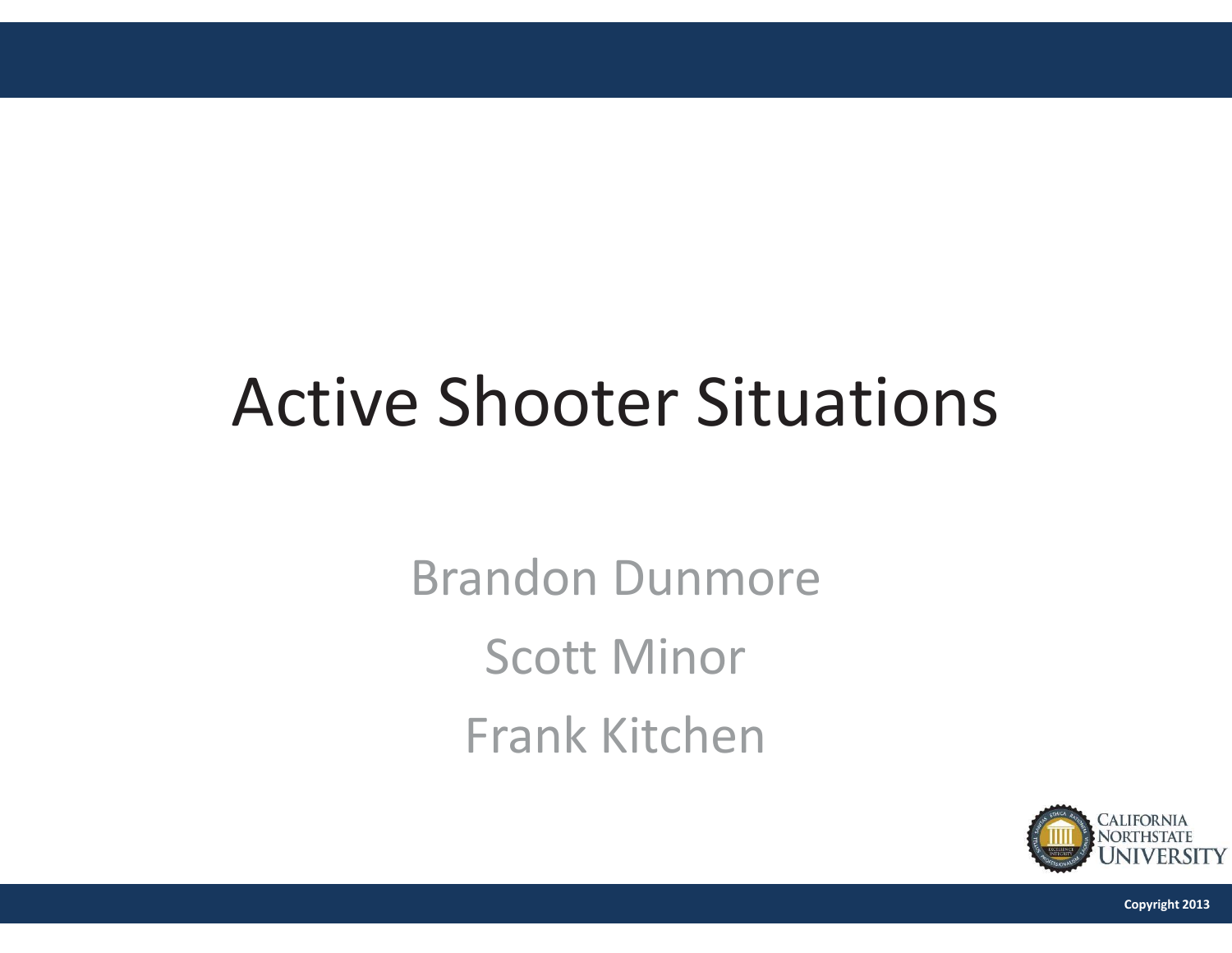## Shooters

- Almost always male.
- Typically working alone, occasionally in a team.
- Two types:
	- $\mathcal{L}_{\mathcal{A}}$ – Looking for a particular person
		- They may be calling out a name or asking others for the location of their target.
		- You will **probably** be safe as long as you are not in the way.
		- However, you should **always** assume it is the next type.
	- $\mathcal{L}_{\mathcal{A}}$ – Looking for a body count
		- Defensive plan needed
		- GLocK

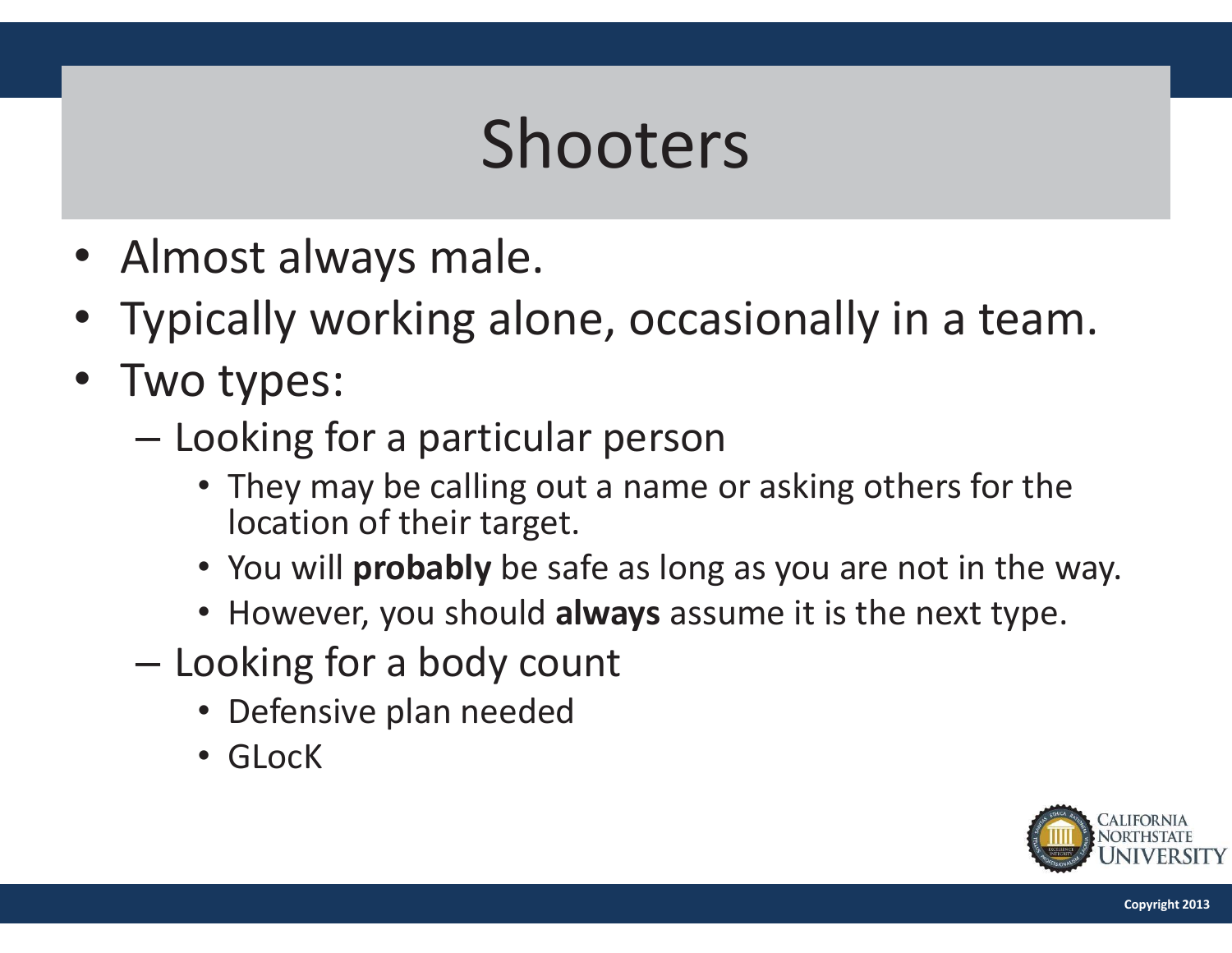#### GLocK

# •**G**et out (Run)

## •**L**ock out (Hide)

# •**K**nock out (Fight)



**Copyright 2013**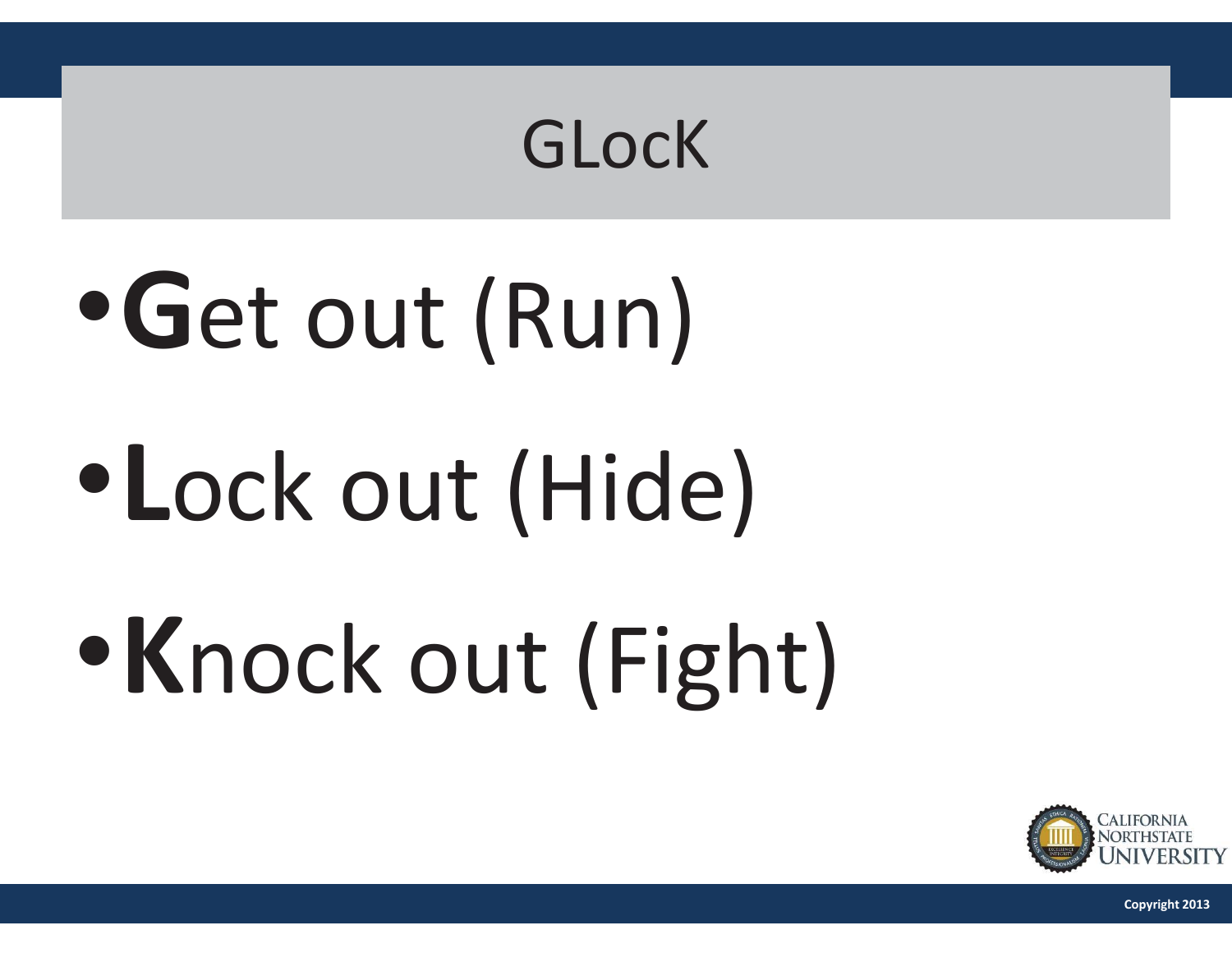### Get Out

- $\bullet$ • First course of action IF SAFE.
- $\bullet$ • Have an escape route and plan in mind.
- $\bullet$ • Leave your belongings behind.
- $\bullet$ • Run to safe distance and THEN call 911.
- $\bullet$ • Leave others if they will not go (some won't).
- $\bullet$ • Keep your hands visible.

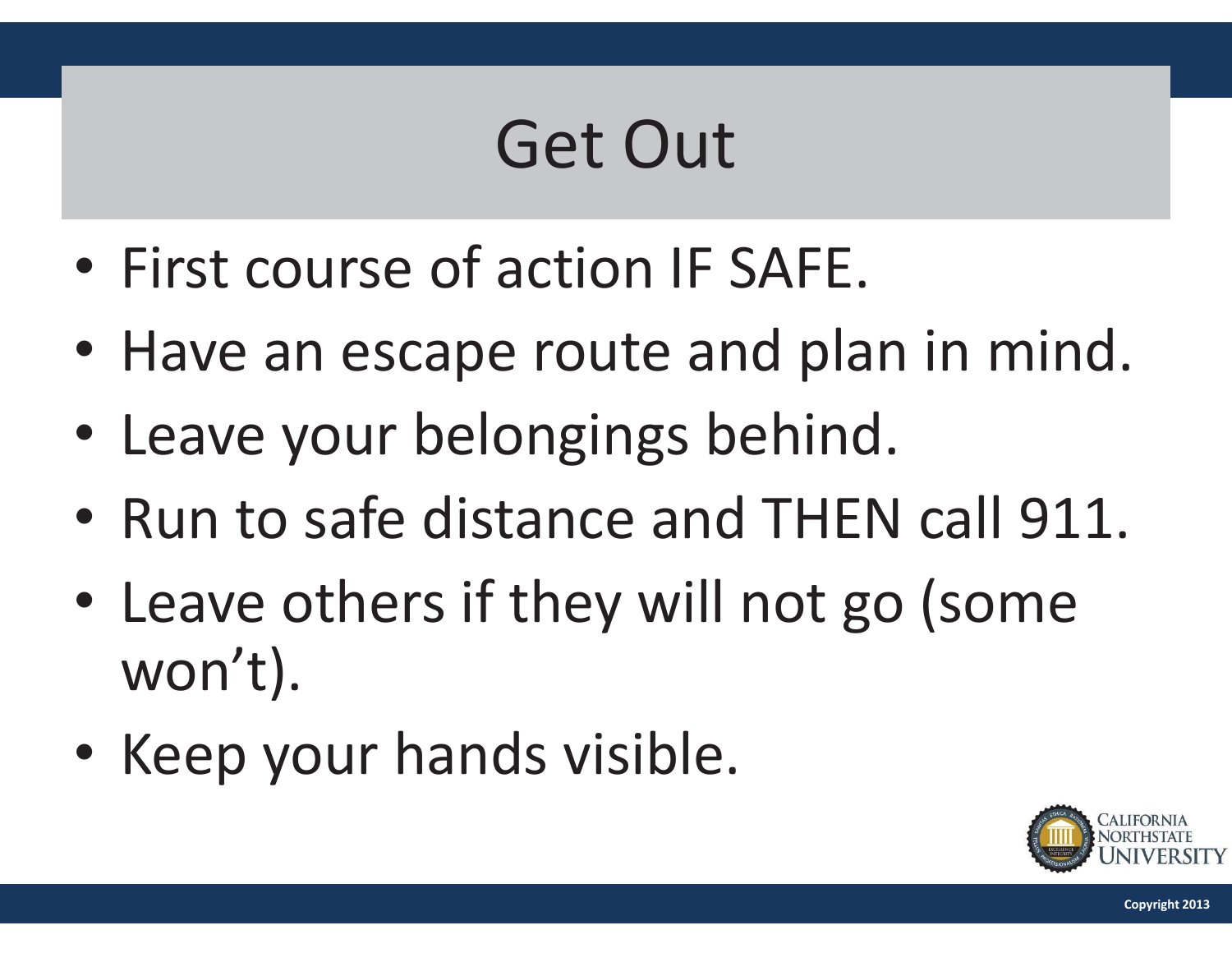## Lock Out

- Only if no exit available.
- Lock the door, if possible, and create a barrier so the shooter will be discouraged.
- Barriers can be constructed from chairs, desks, tables, bookcases copy machines or almost any large heavy object.
- Hide in an area out of the shooter's view.
- $\bullet$ • Silence your cell phone and/or pager.

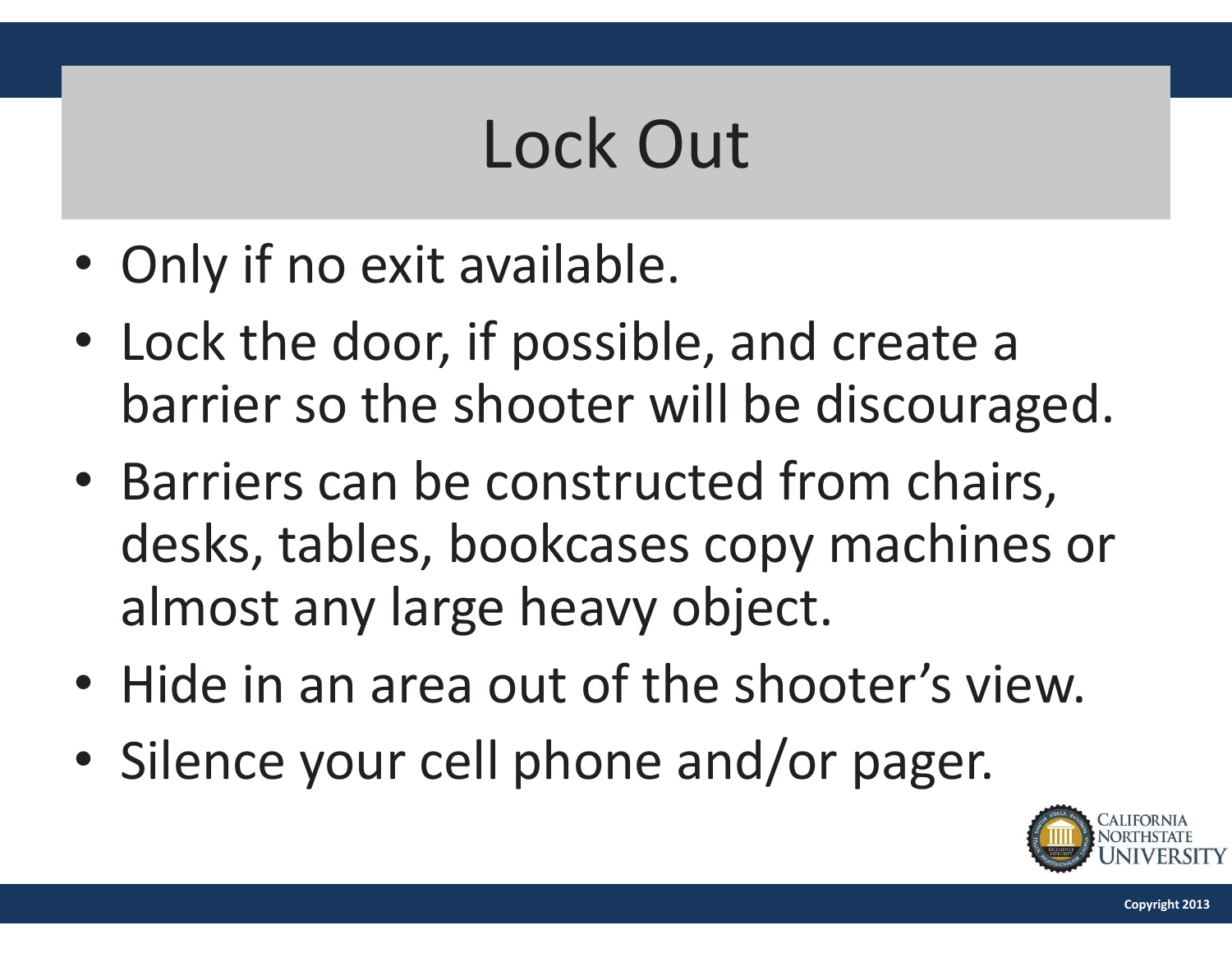## Knock Out

- As a last resort and only when your life is in imminent danger.
- You will generally have (at most) 2-3 minutes to organize your group.
- Some people may not participate at all. Fear will paralyze some and it may severely impede their ability to help.
- Every situation is different. It may be on you alone to initiate these procedures.

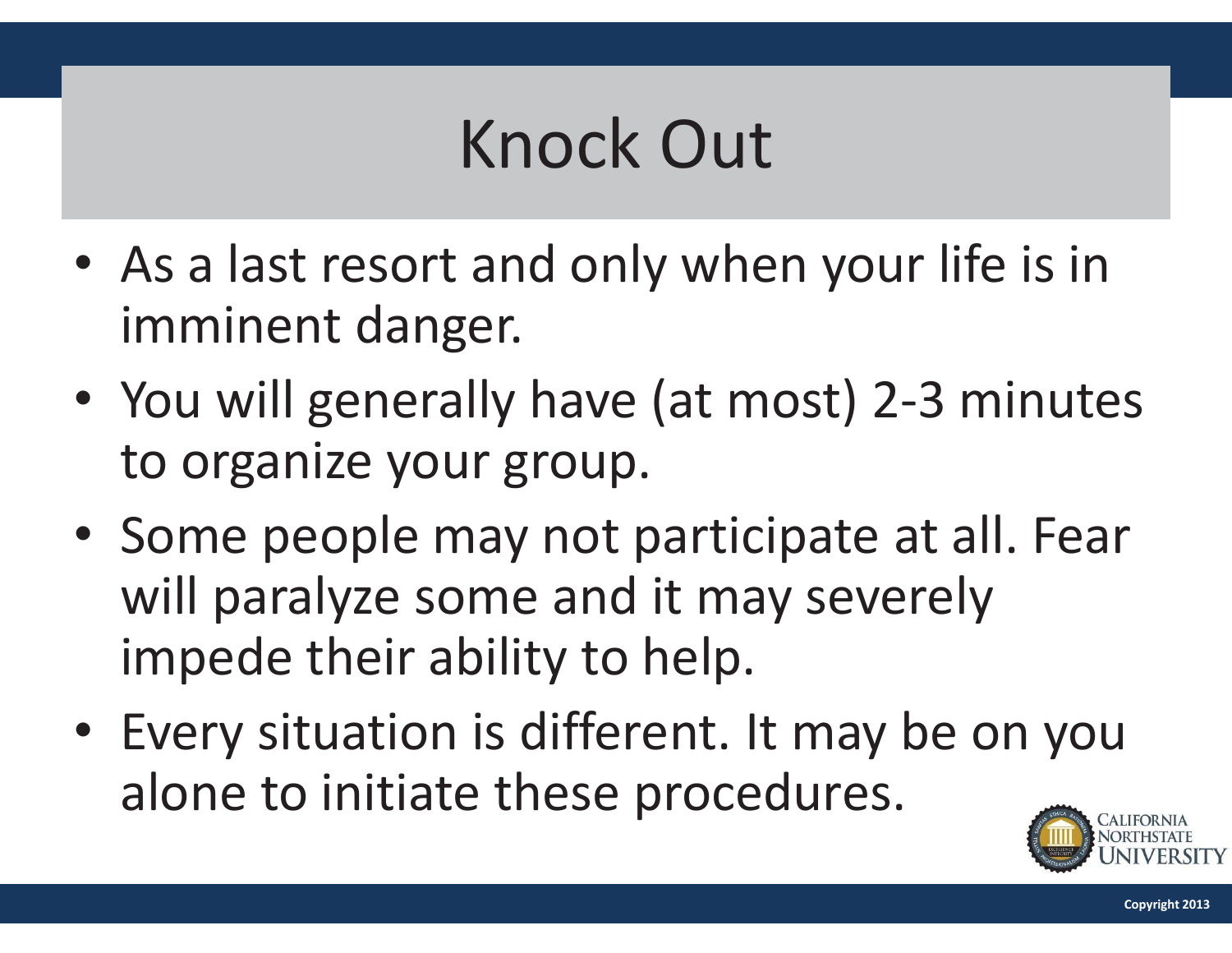## Knock Out (cont.)

- Form a semi-circle around the entrance and find ANYTHING to throw (e.g. purses, books, shoes, staplers, scissors, even pens). Sharp objects with weight are best; search your desk and improvise weapons from resources around you.
- Even small objects will probably cause the shooter to flinch, interfering with his aim.
- Using physical aggression, have everyone throw as many objects as possible at the shooter, targeting his face.

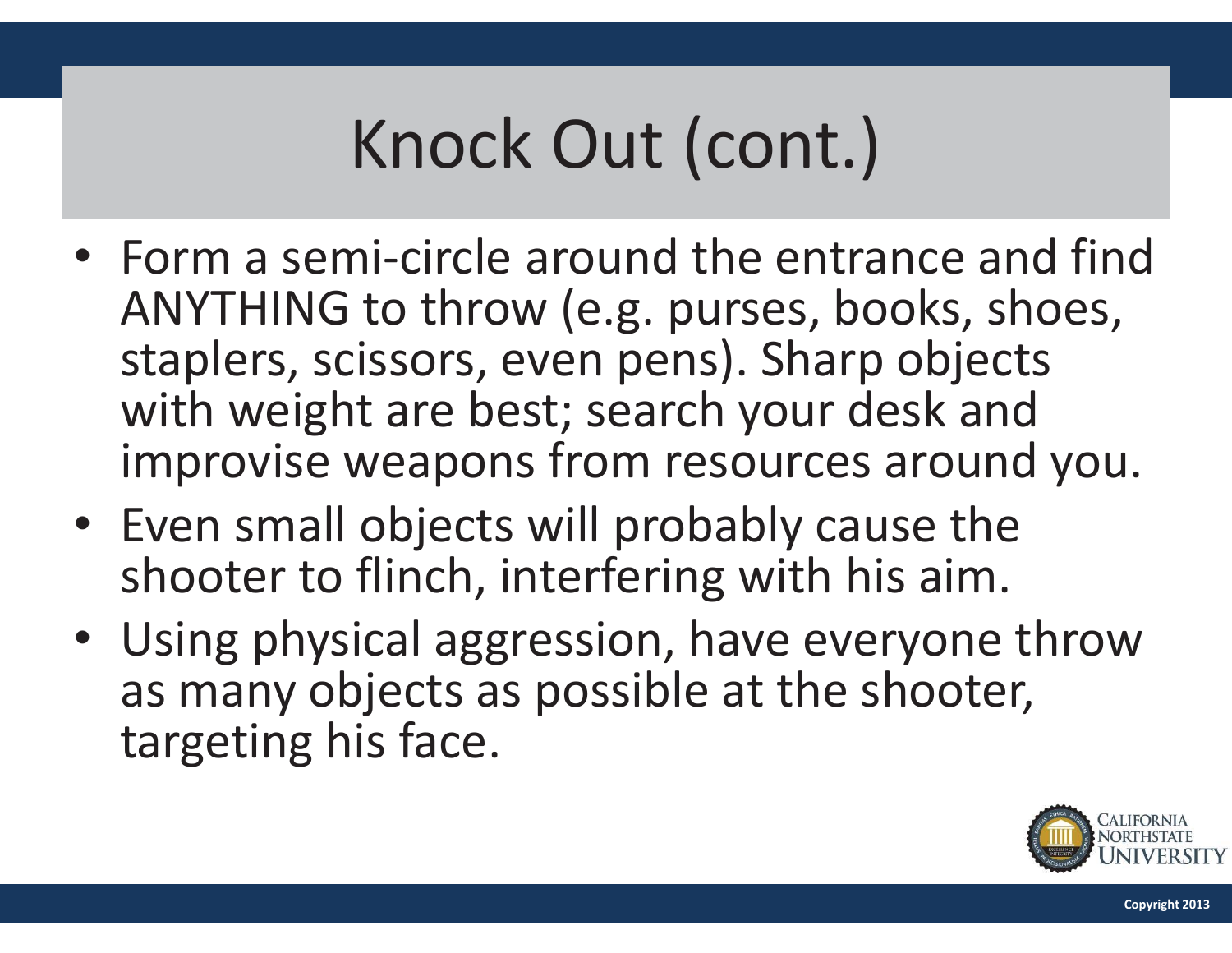## Knock Out (cont.)

- Once shooter is distracted, knock him off his feet and bring him to the ground.
- As a group, attempt to incapacitate the shooter by having at least one/two people sit on each limb and one more on the torso or by pinning them with fallen desk furniture.
- Keep the shooter on ground until law enforcement arrives and takes command of the situation.

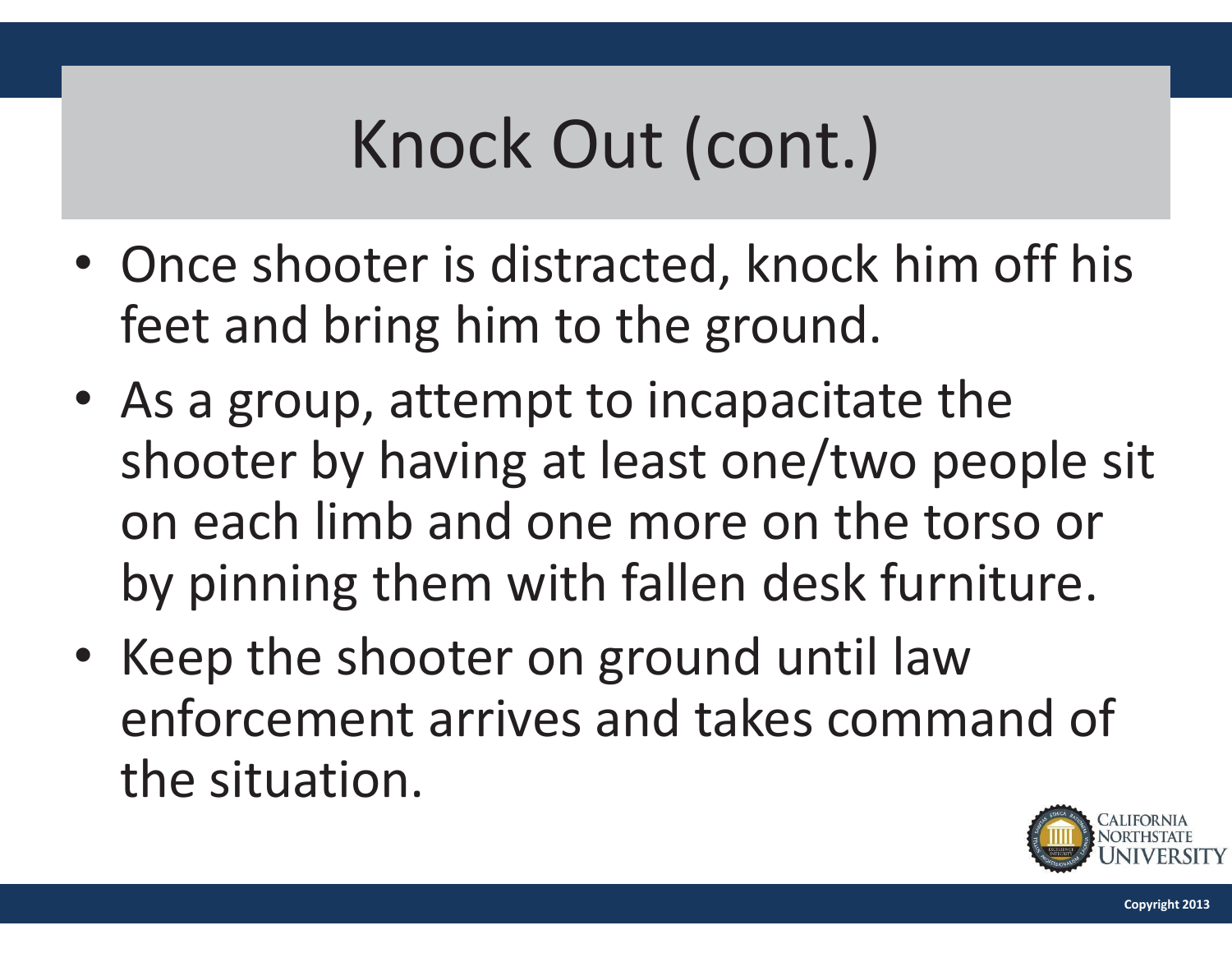- $\bullet$  The Emergency Notification System (ENS) may be activated at any time to alert the campus community of the impending threat.
- Text
- $\bullet$ E-mail
- $\bullet$ Voicemail

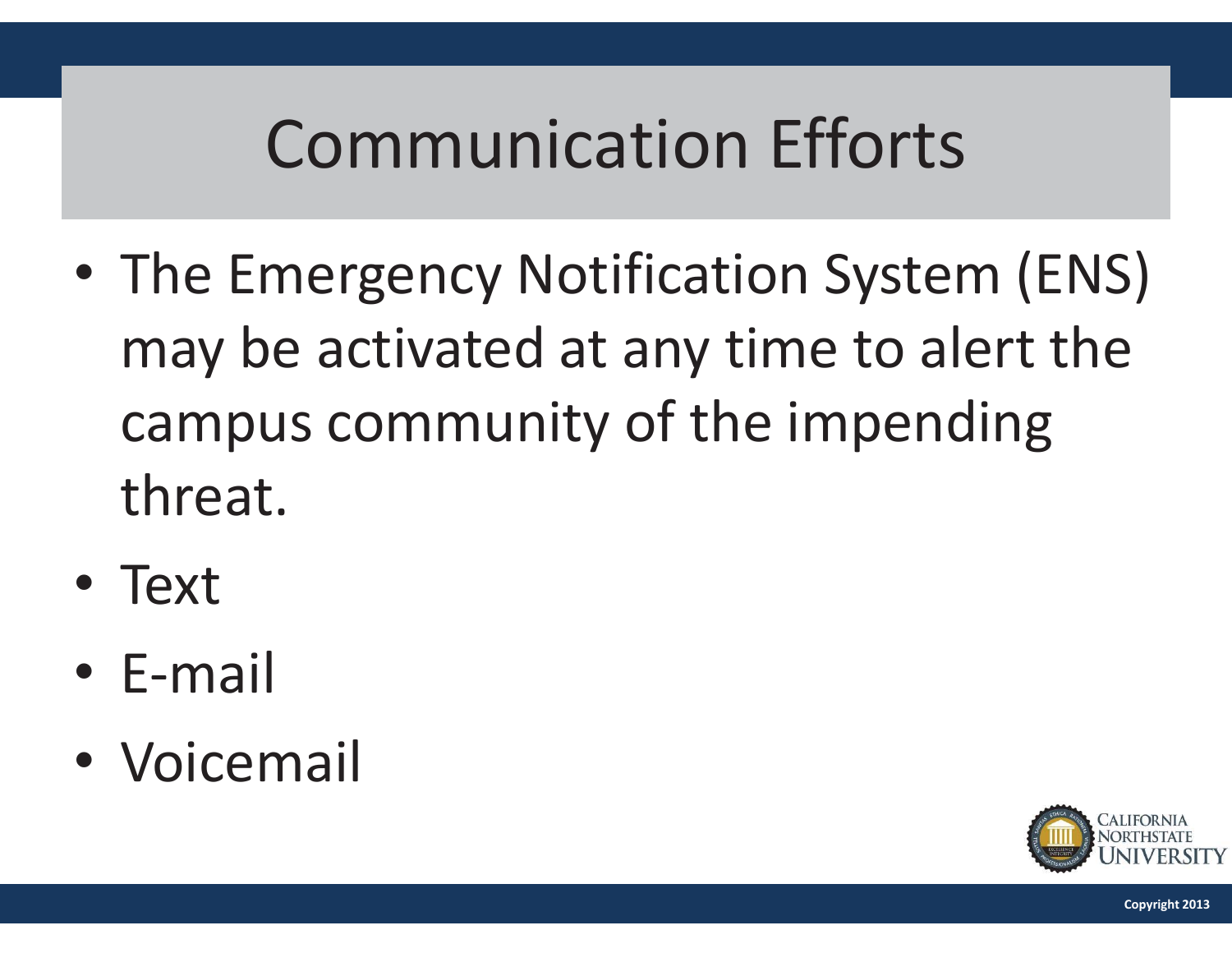$\bullet$  TEXT: CNSU Emergency! A suspect with a weapon is on campus. Go into nearest room and lock door or shelter in place if cover is available. Remain quiet and silence your phone. Follow instructions from authorities.

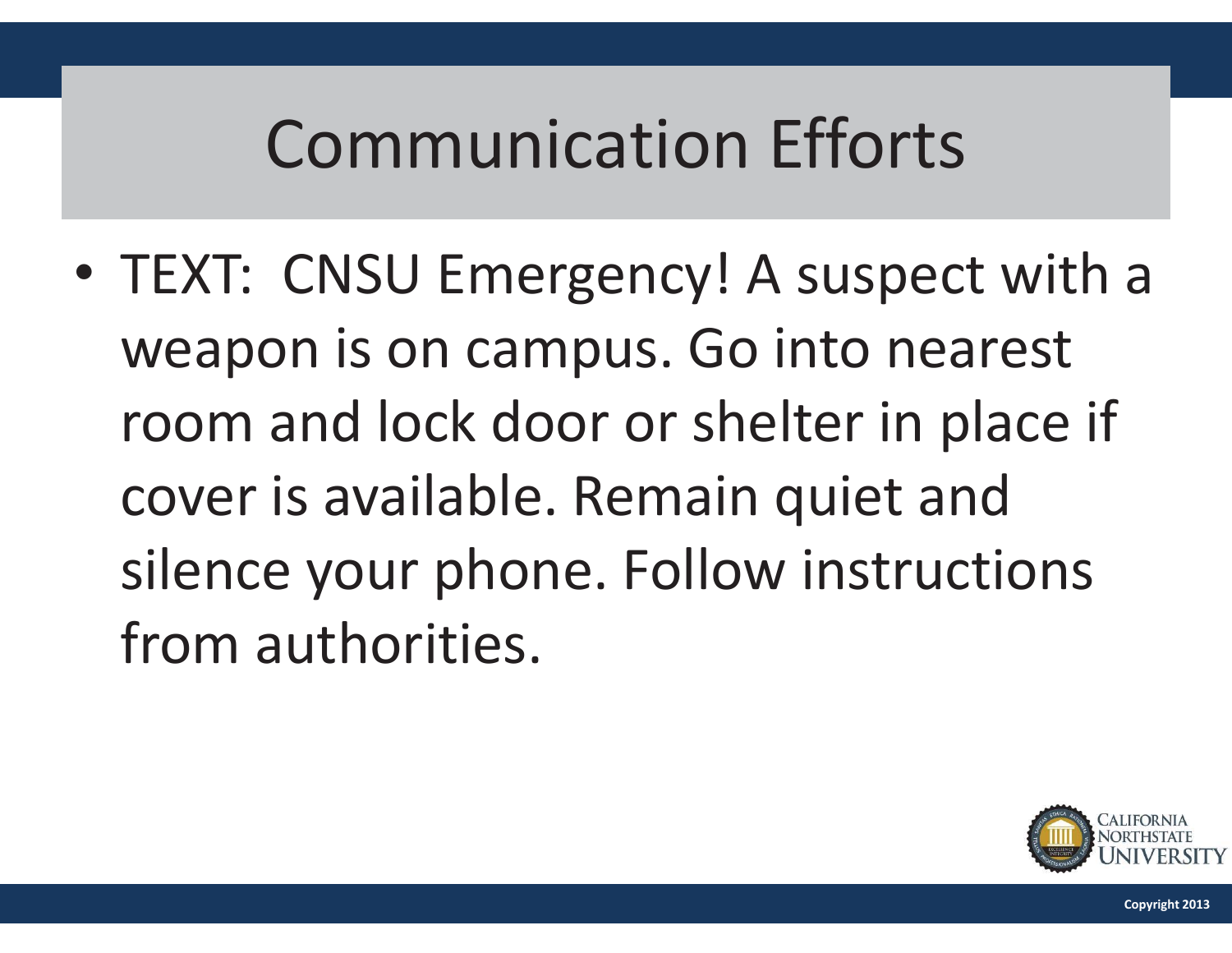• E-MAIL: California Northstate University EMERGENCY! There is a suspect with a weapon on campus. [Shots have been fired.] If you are on campus, go into the nearest available room and lock the door or shelter in place if cover is available. Remain quiet and silence your phone. If you are not on campus, stay away. THIS IS NOT A TEST! Wait for the all clear notification from College officials or local authorities. For additional information and updates go to www.cnsu.edu/ {End of message}.

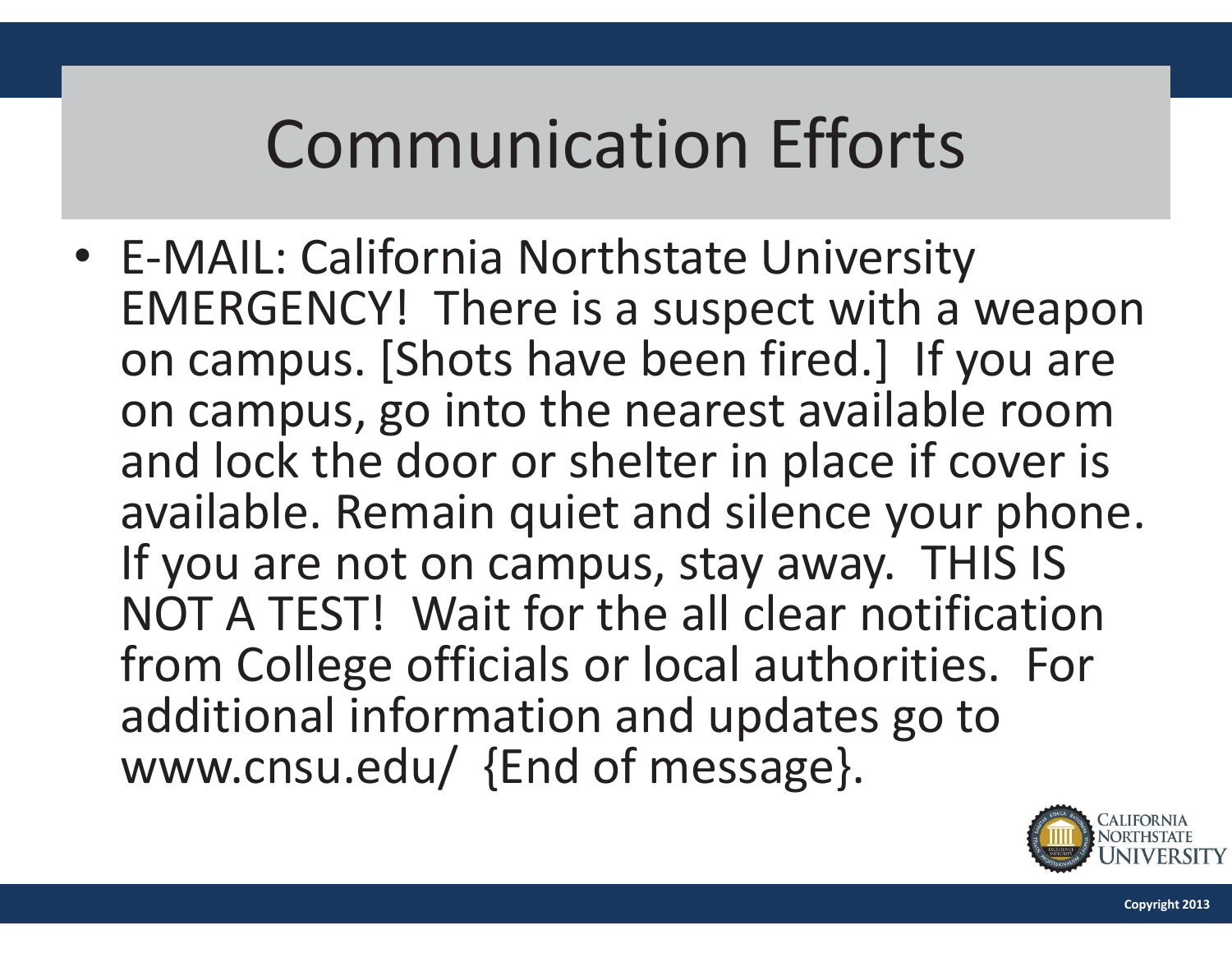• VOICEMAIL: This is [name and title] with an EMERGENCY alert from California Northstate University. There is a suspect with a weapon on campus. [Shots have been fired.] If you are on campus, go into the nearest available room and lock the door or shelter in place if cover is available. Remain quiet and silence your phone. If you are not on campus, stay away. THIS IS NOT A TEST! Wait for the all clear notification from College officials or local authorities. For additional information and updates go to www.cnsu.edu/ {End of message}.

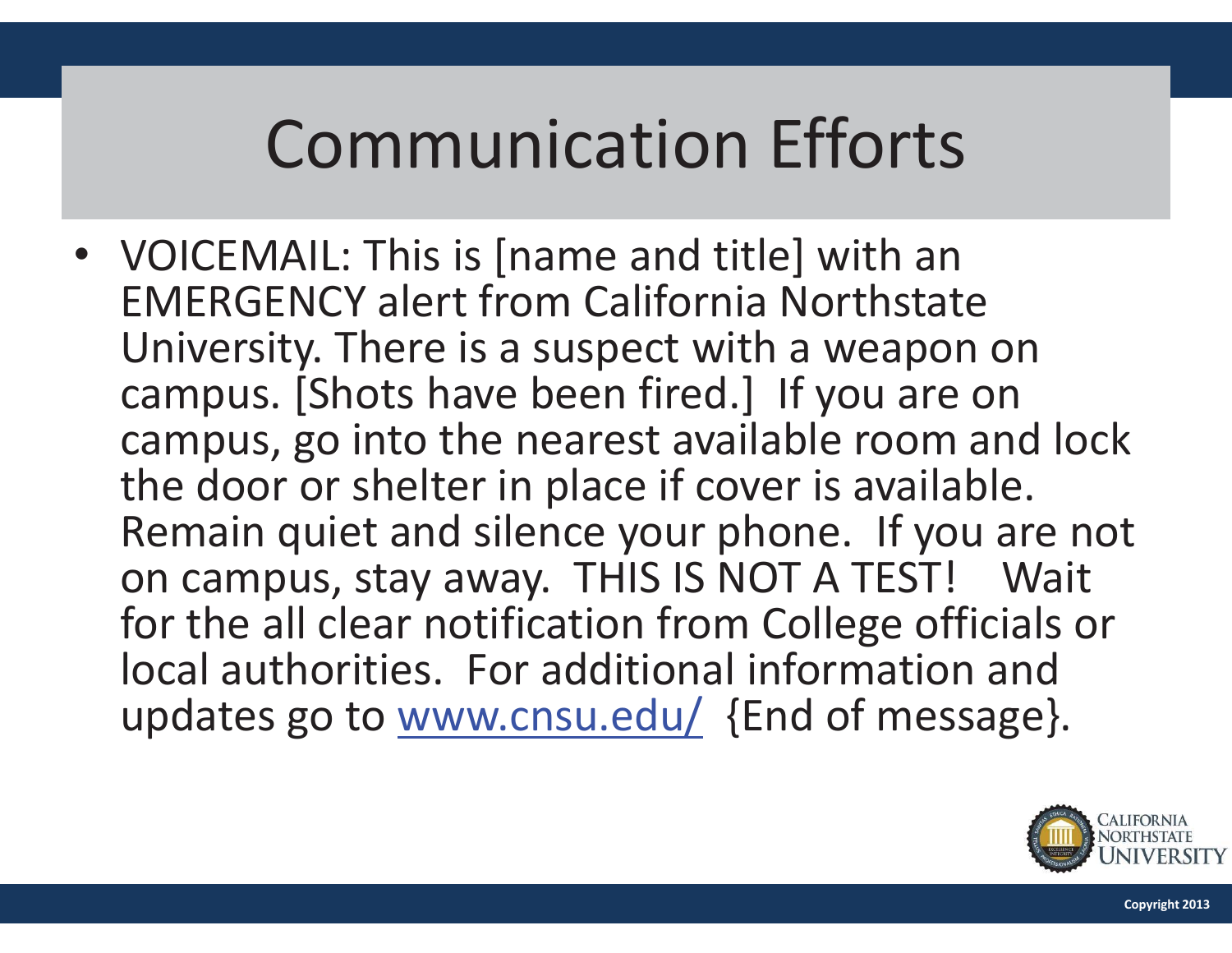## Interacting with Law Enforcement

- • Law enforcement's first priority is to engage and stop the shooter as soon as possible.
- $\bullet$  Officers will begin to form teams and immediately proceed to engage the shooter, moving towards the sound of gunfire.
- $\bullet$ • They are not onsite to assist the injured.

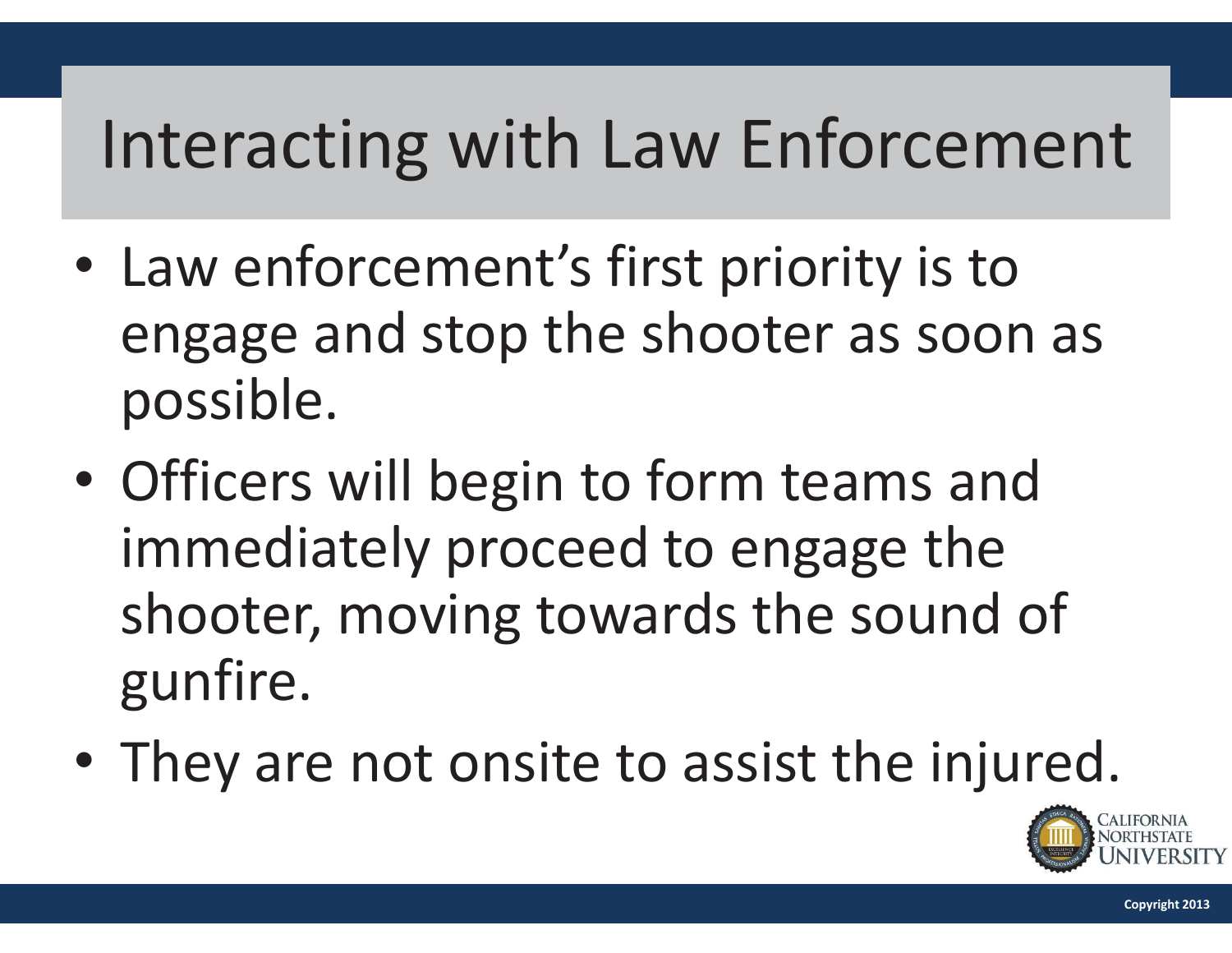## Interacting with Law Enforcement

- Law enforcement will need to take command of the situation. Listen carefully to their instructions and comply immediately.
- These first responders will not likely know who the active shooter(s) is/are.
- As you exit, be sure to keep your hands visible at all times.
- •• Be prepared to be physically and/or chemically immobilized by law enforcement as you leave the scene.

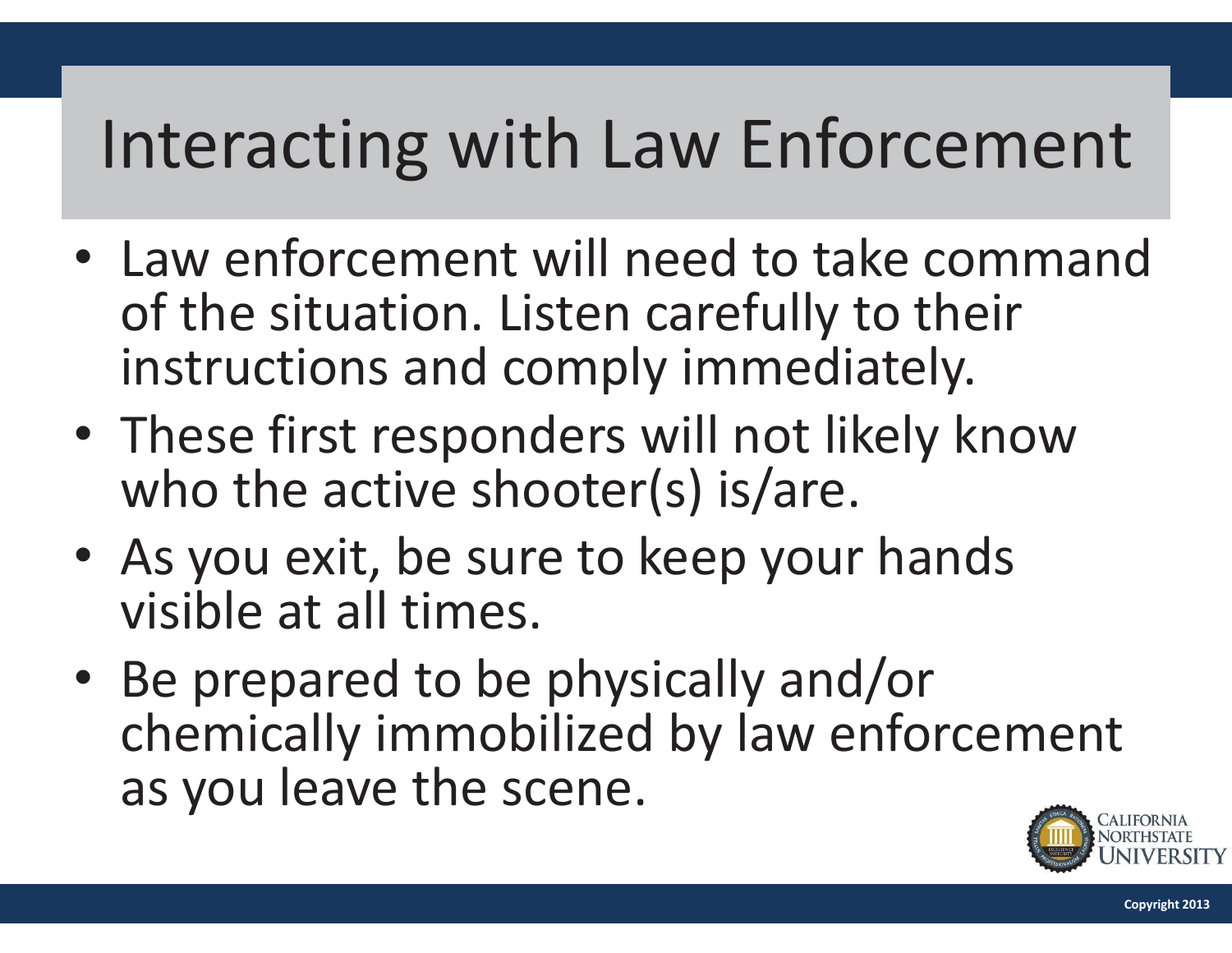## Interacting with Law Enforcement (cont.)

• Even after the shooter has been contained, the situation may not be fully resolved for some time. Law enforcement may establish an assembly area and/or command center. Be prepared to be detained to provide statements or any material evidence you may have collected during the incident (even inadvertently).

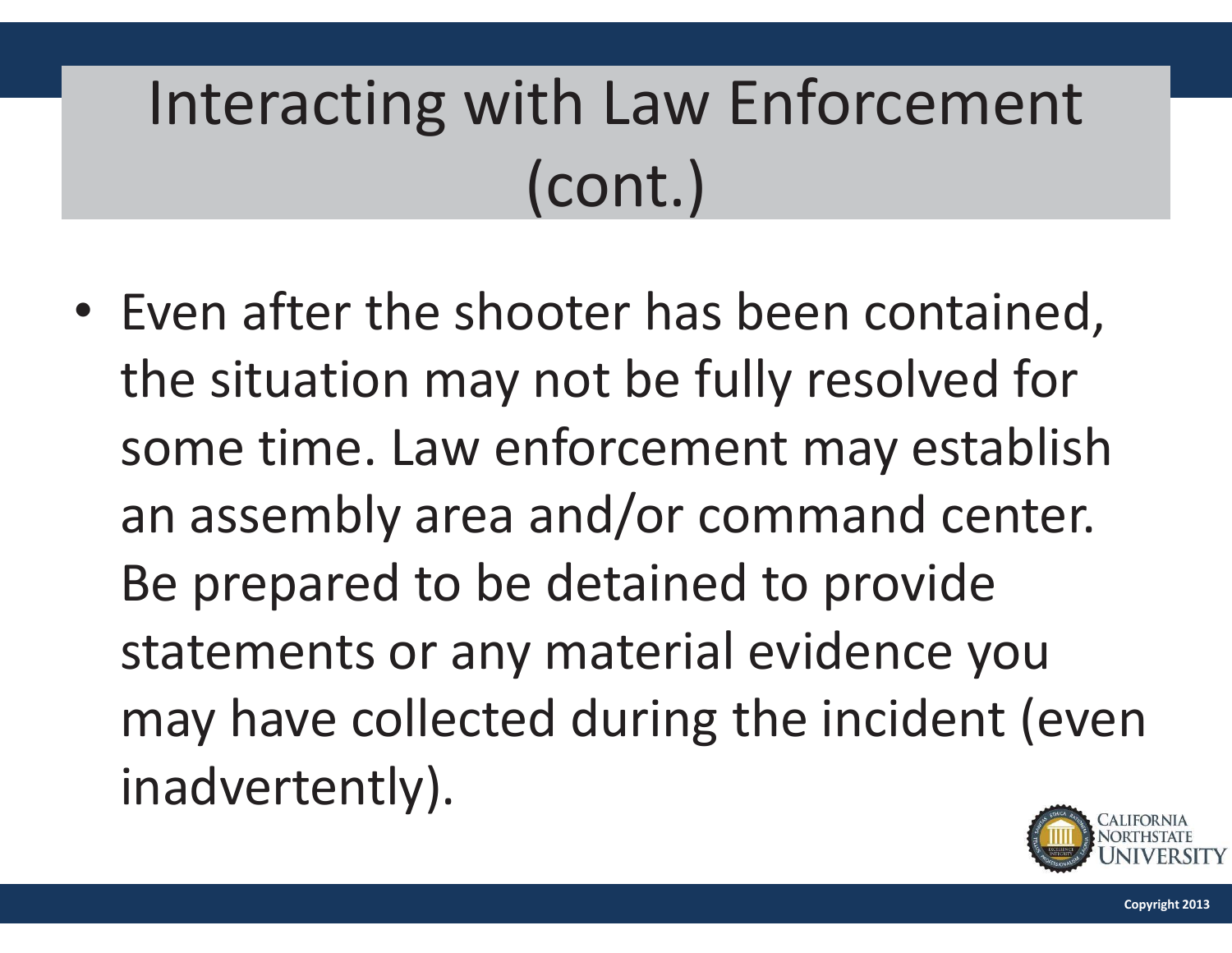## Additional information

- $\bullet$ • http://www.dhs.gov/xlibrary/assets/active\_s hooter pocket card.pdf
- $\bullet$ • http://www.dhs.gov/video/optionsconsideration-active-shooter-training-video
- $\bullet$ • http://usnews.nbcnews.com/ news/2013/1 0/21/21064404-active-shooter-incidentshave-tripled-since-2009-holder?lite